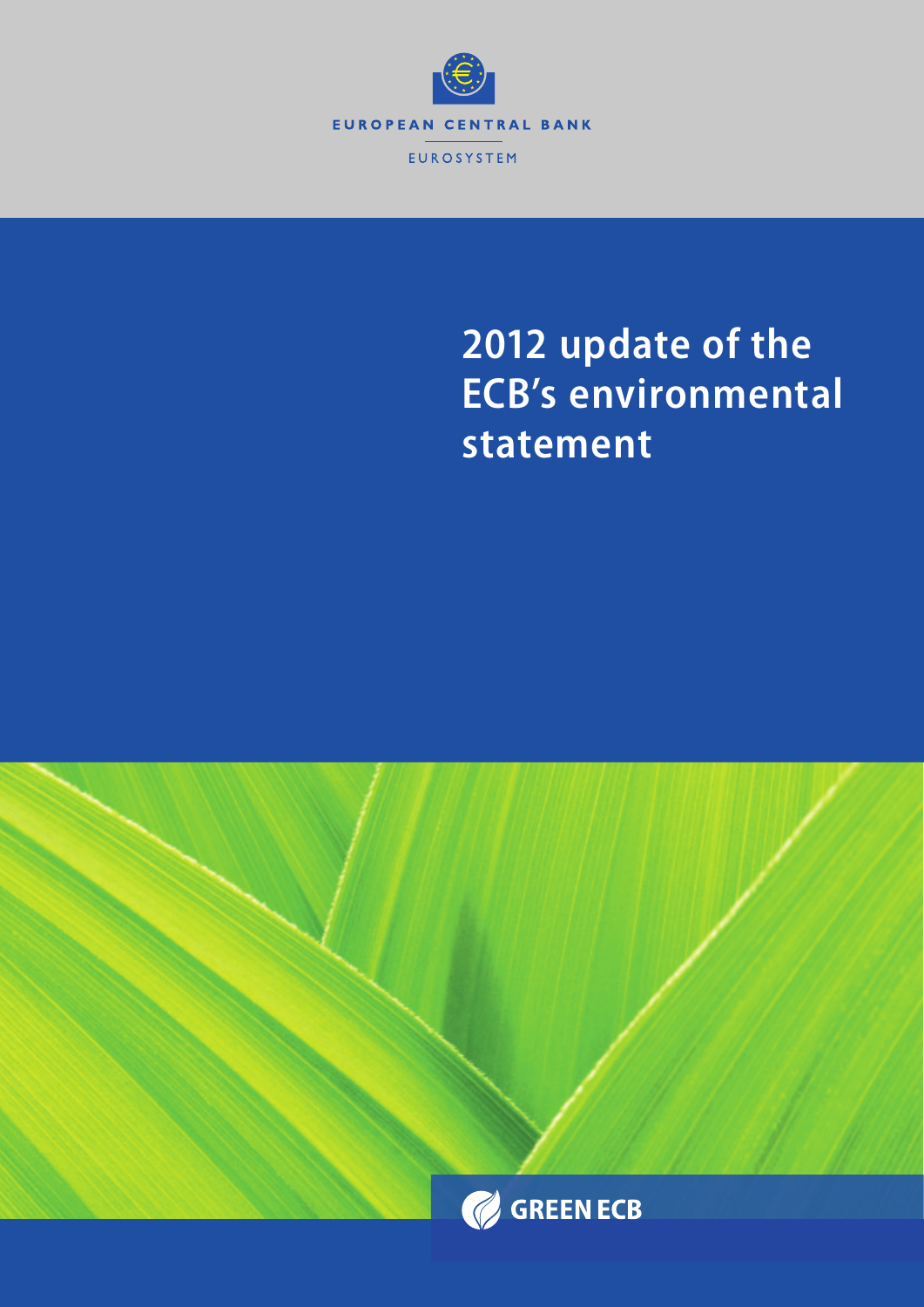

This environmental statement provides information to the public and other interested parties on the environmental performance and activities of the European Central Bank (ECB) in 2011 and 2012. It can be found on the ECB's website (in the "Publications" section).

The ECB was first validated under the EMAS<sup>I</sup> scheme in 2010. This environmental statement is the third to be produced within the EMAS validation cycle. It is a follow-up to the consolidated environmental statement for 2010 and is only complete in combination with that document. It contains updated data for 2011, which are compared with 2008, 2009 and 2010 data.

This updated environmental statement was drafted in accordance with EMAS III standards. In 2013 the ECB intends to publish a new consolidated environmental statement.

© ECB, Frankfurt/Main 2012. Reproduction is authorised, provided the source is acknowledged. Information about the ECB is available on the internet. It can be accessed through the Europa server (www.ecb.europa.eu).

<sup>1</sup> The EU Eco-Management and Audit Scheme (established by Regulation (EC) No 1221/2009 of the European Parliament and of the Council).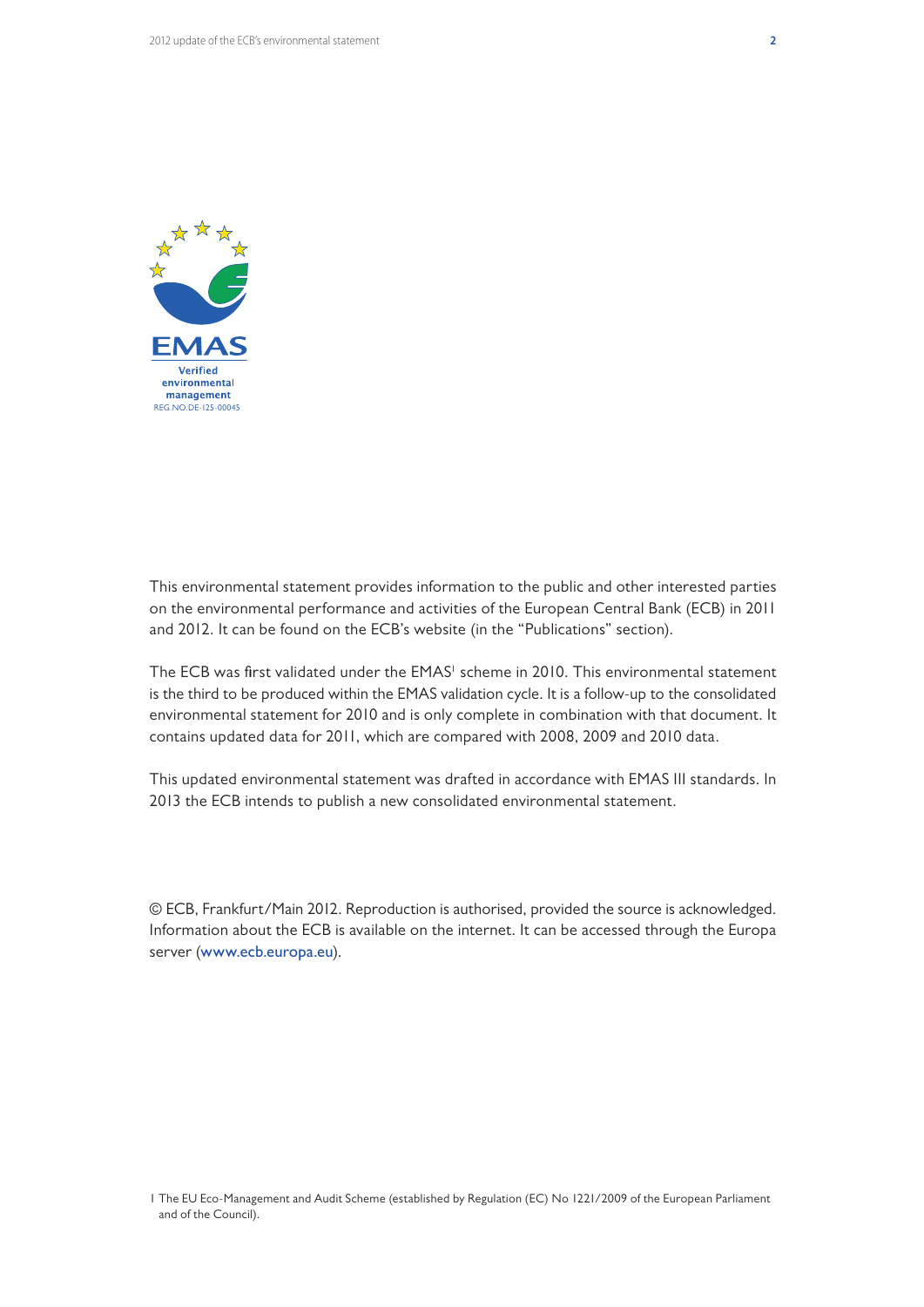# **1 Contents**

|   | $\mathop{\mathsf{Contents}}$                                                        |    |
|---|-------------------------------------------------------------------------------------|----|
|   | Foreword                                                                            |    |
| 3 | Environmental performance 2011<br>- Objectives and targets until the end of of 2011 | 5  |
|   | - Inventory and key figures                                                         | 5  |
|   | - Achievement of targets and significant changes 2009-11                            |    |
|   | - CO <sub>2</sub> footprint in 2011                                                 | 10 |
|   | - Environmental Management Programmes                                               | 12 |
|   | - New objectives and targets until 2013                                             | 13 |
|   | Environmental verifier's declaration                                                | 16 |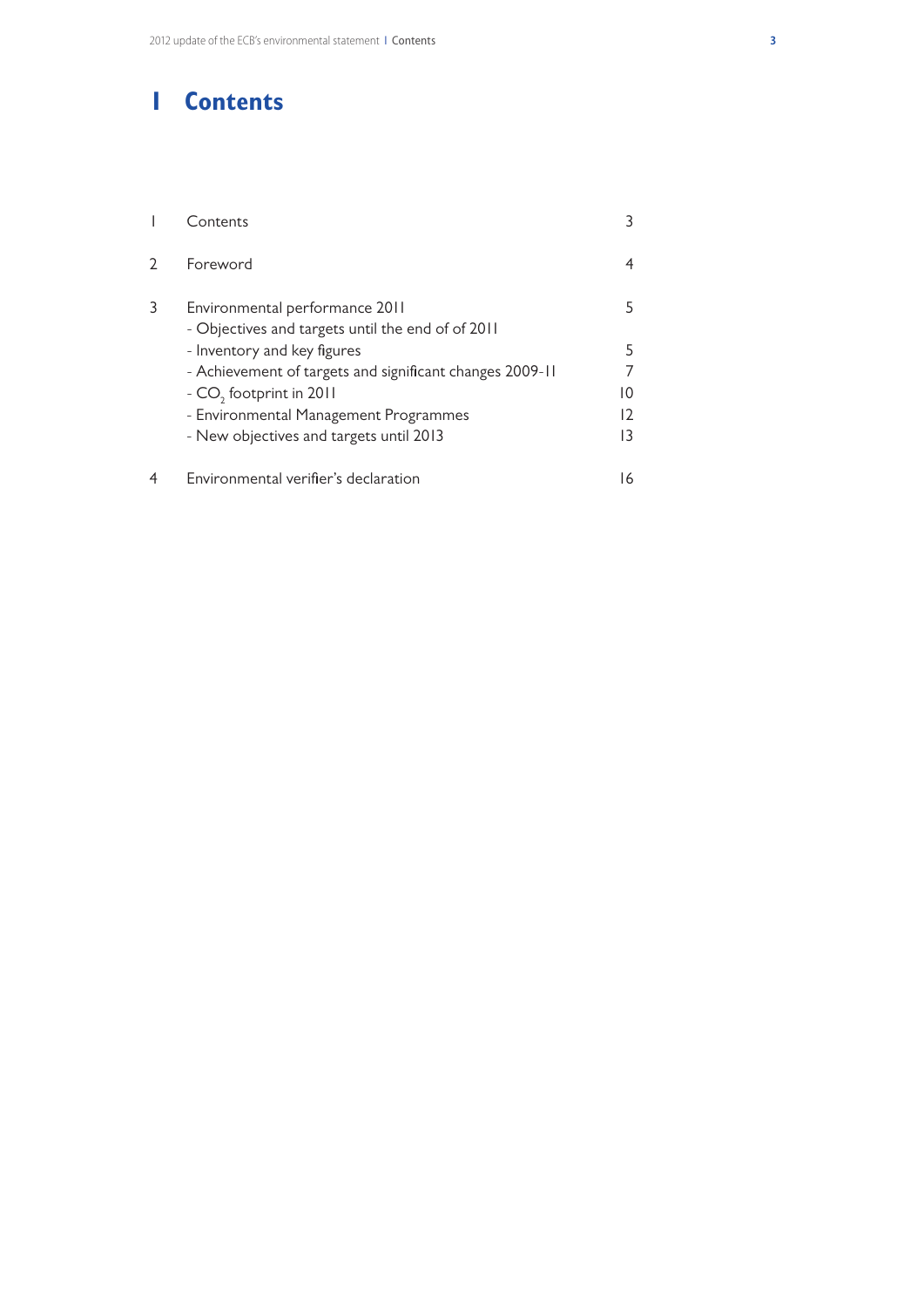## **2 Foreword**

Five years ago the ECB adopted its first environmental policy. The ECB has since faced numerous challenges in its core business, but it has remained committed to fulfilling its obligations with regard to its environmental stewardship.

In 2009 a number of environmental objectives and targets were established by the ECB. Many of these have now been met. We are particularly proud of our achievements in minimising our carbon footprint. Since 2009 we have reduced our carbon emissions by nearly 30%, far exceeding the target set.

Sustainability can only successfully be pursued through global action. We recognise our role as a highly visible institution both in Europe and around the world, and we also embrace our responsibility as a member of the local community. We therefore take great pride in participating in the WWF<sup>2</sup>'s global "Earth Hour" initiative, side by side with our neighbours in Frankfurt.

As we prepare to move to our modern and highly efficient new premises, the focus of our environmental initiatives must also shift. And before we move, we are looking at how else we can minimise our environmental impact, particularly by involving suppliers in our efforts and raising staff awareness.

As emphasised in the 2010 environmental statement, the ECB aims to be an environmentally aware institution that makes prudent use of natural resources while safeguarding the environment and protecting human health. This is as true now as it was then. As in all of our activities, we embrace the challenge of delivering continuous improvement.

VÍtor Constâncio Vice-President of the European Central Bank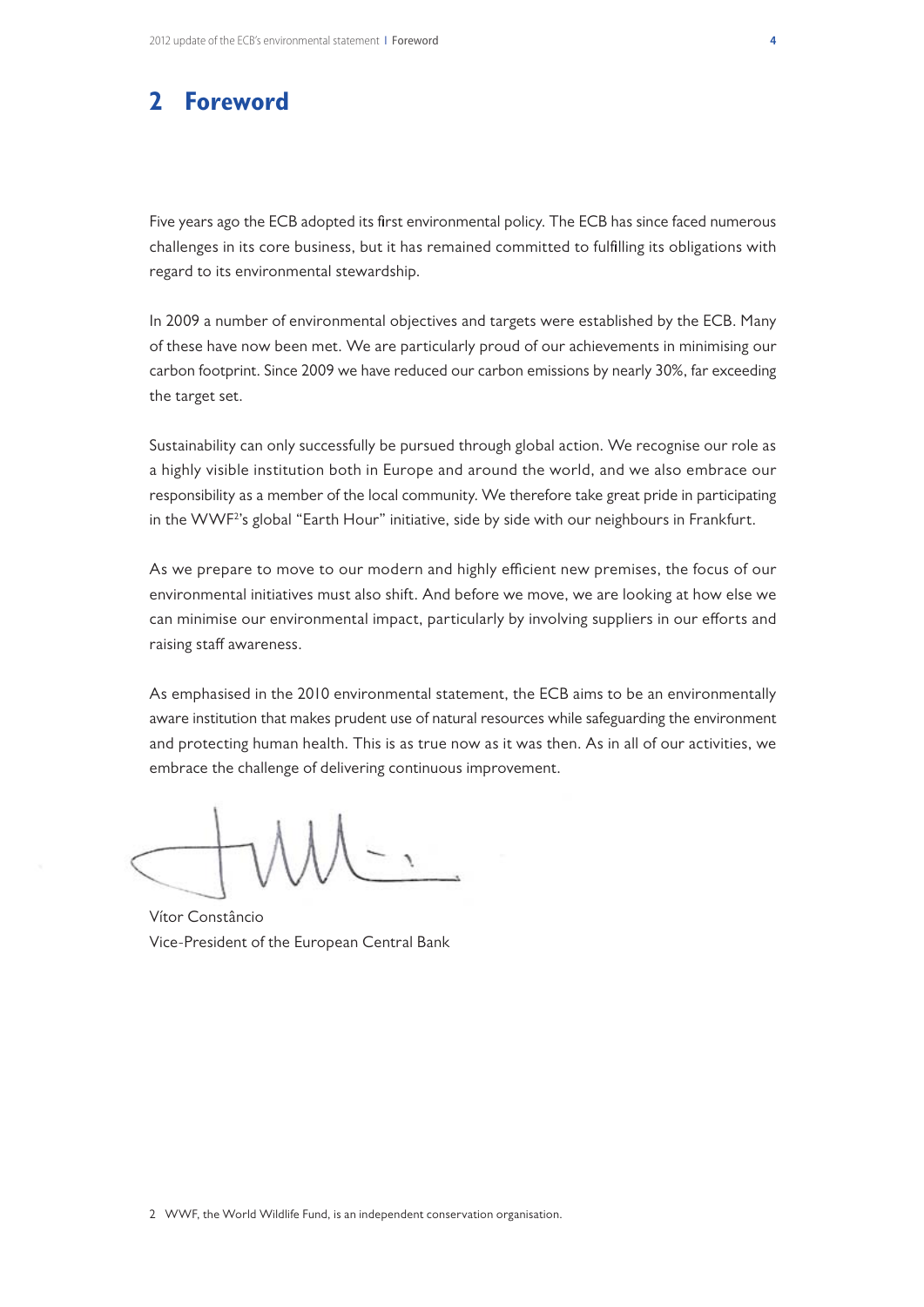# **3 Environmental performance 2011**

As part of the environmental management cycle, the ECB's environmental performance and impact are assessed on an annual basis, with measures to improve its performance being continually developed and introduced.

The ECB's Environmental Management System (EMS) is assessed on a regular basis by means of internal audits, thereby ensuring continuous improvement.

In 2011 the ECB did not identify any new aspects of its activities that had a significant direct or indirect environmental impact. As a result, no modifications were deemed necessary. The ECB carried out one environmental review and ten internal environmental audits in 2011.

The ECB's environmental policy provides the framework for its environmental objectives and activities.

#### **Environmental policy**

- The ECB is committed to complying with applicable legal regulations relating to its environmental aspects.
- The ECB is committed to continuously improving its environmental performance and to minimising its ecological footprint.
- In principle,  $\mathsf{CO}_2$  emissions caused by the ECB should be reduced, in particular by lowering consumption of energy and natural resources.
- • Internal ECB processes should be designed, wherever possible, to be cost-effective and environmentally friendly.
- • Staff members are encouraged to contribute actively to achieving the objectives of this policy.

The ECB is convinced that every staff member can contribute to improving the ECB's environmental performance and minimising its ecological footprint. Consequently, a staff training session and two official meetings of the ECB's environmental representatives were organised in 2011. Furthermore, a second "Green Day" staff event took place on 4 October 2011, following the first in 2009. The purpose of the event was to raise awareness of environmental issues among ECB staff and to show the progress made by the "Green ECB" initiative. In addition, the Green Day triggered further networking with and between national central banks, which were also invited to participate.

Relevant information is communicated to ECB staff – e.g. through the Green ECB pages on the intranet and articles in the ECB's staff magazine "Connected". In addition, a leaflet containing basic information about the EMS was prepared for visitors and new staff in 2011, with new staff also being given a short presentation on the ECB's environmental performance and the EMS.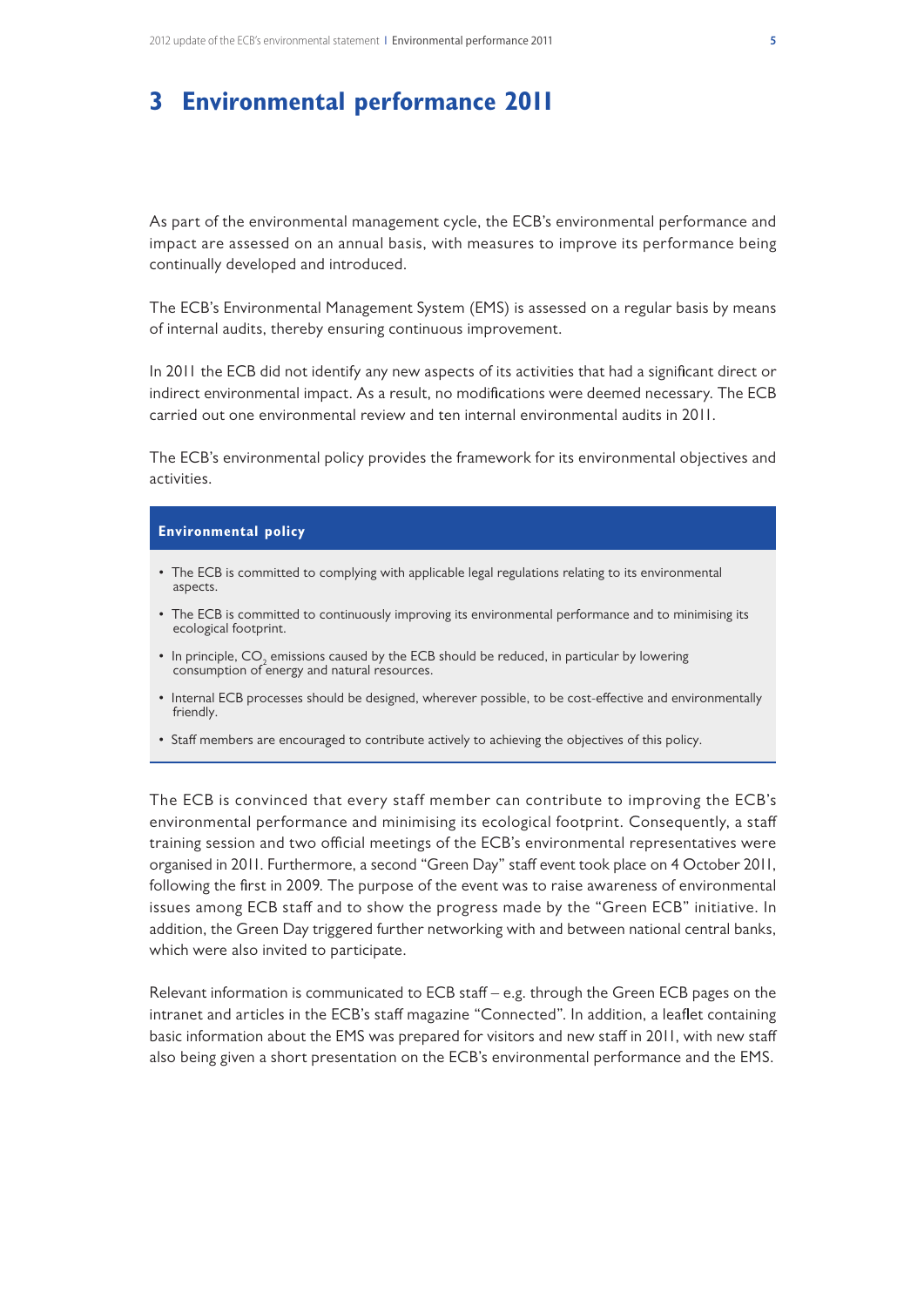#### **Objectives and targets until the end of 20113**

On the basis of an assessment of its environmental performance and impact, the ECB has established environmental objectives and targets. The table below outlines, in seven categories, the objectives and targets set for year-end 2011. In order to measure the achievement of these targets, selected key figures are monitored and documented in an environmental inventory.

| Energy efficiency   | Increase in equipment-related energy efficiency and reduction of energy/electrical power consumption.<br>Switch to renewable energy supply in the Eurotower and the Eurotheum. |
|---------------------|--------------------------------------------------------------------------------------------------------------------------------------------------------------------------------|
| Material efficiency | Promotion of the paperless office concept. Reduction in office paper consumption of 15% and increase in<br>the share of recycled paper to >50%.                                |
| Waste               | Reduction of residual waste in ECB offices by following the reuse-reduce-recycle concept.                                                                                      |
| Biodiversity        | Assessment of the ECB's impact on biodiversity and the establishment of objectives for the new ECB<br>premises.                                                                |
| Emissions           | Reduction in total carbon footprint of 15%.                                                                                                                                    |
| Green procurement   | Integration of environmental considerations in procurement activities and training of purchasers.                                                                              |
| Raising awareness   | Increase in environmental awareness among staff and provision of environmental training.                                                                                       |

#### **Inventory and key figures**

The ECB's ecological impact is ascertained and evaluated by means of an annual environmental inventory. Data are collected on the ECB premises' environmentally relevant input and output streams, namely energy, water, resource consumption and business travel on the input side, and waste, waste water and CO $_{_2}$  emissions on the output side. Since the ECB's premises are rented and are operated entirely by its landlords, the majority of the inventory data, such as data on energy and water consumption and waste production, are provided by them.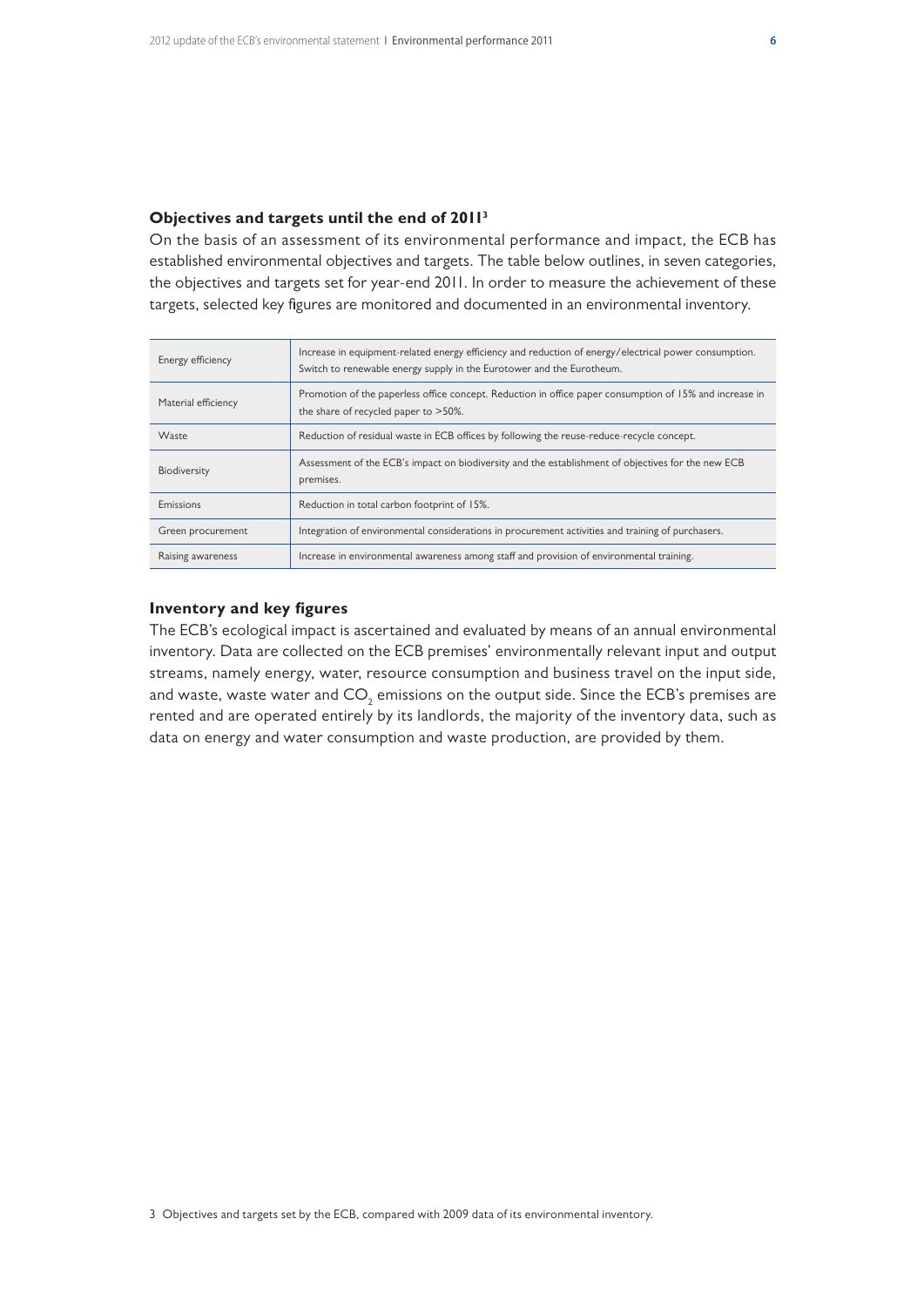| Comparison of Chvironmental inventory data for 2000, 2007, 2010 and 2011        |        |                |          |        |                            |
|---------------------------------------------------------------------------------|--------|----------------|----------|--------|----------------------------|
|                                                                                 | 2008   | 2009           | 2010     | 2011   | Change<br>2011/2009<br>(%) |
| <b>Energy</b>                                                                   |        |                |          |        |                            |
| Total heating and cooling energy consumption (MWh)                              | 20,087 | 22,815         | 24,147   | 19,608 | $-14.1%$                   |
| Total electrical energy consumption (MWh)                                       | 21,699 | 19,498         | 18,910   | 19,586 | 0.5%                       |
| of which, renewable electrical energy (MWh)                                     |        | 6,565          | 6,738    | 12,658 | 92.8%                      |
| Production of electrical energy (MWh)                                           | 3,707  | 5,333          | 4,591    | 3,405  | $-36.1%$                   |
|                                                                                 |        |                |          |        |                            |
| Water <sup>4</sup>                                                              |        |                |          |        |                            |
| Fresh water consumption $(m^3)$                                                 | 38,413 | 44,956         | 43,016   | 43,466 | $-3.3%$                    |
| Waste water $(m^3)$                                                             | 38,413 | 44,956         | 43,016   | 43,466 | $-3.3%$                    |
|                                                                                 |        |                |          |        |                            |
| <b>Materials</b>                                                                |        |                |          |        |                            |
| Cleaning agents consumption (tonnes)                                            | 2.4    | 1.9            | 1.2      | 1.9    | $-1.1%$                    |
|                                                                                 |        |                |          |        |                            |
| Paper                                                                           |        |                |          |        |                            |
| White paper (thousands of sheets of A4 equivalent)                              | 44     | $\overline{4}$ | $\Omega$ | 13     | 225.0%                     |
| Mixed paper (50% recycled, 50% white) (thousands of<br>sheets of A4 equivalent) | 22,455 | 12,330         | 2,165    | 423    | $-96.6%$                   |
| Recycled paper (100% recycled) (thousands of sheets<br>of A4 equivalent)        | 2,695  | 2,660          | 17,000   | 17,900 | 572.9%                     |
| ECB publications (white paper) (tonnes)                                         | 786    | 400            | 550      | 393    | $-1.9%$                    |
|                                                                                 |        |                |          |        |                            |
| <b>Business travel</b>                                                          |        |                |          |        |                            |
| Plane, train and car travel (tonnes of CO <sub>2</sub> )                        | 1.741  | 1.623          | 1.515    | 1.742  | 7.4%                       |
|                                                                                 |        |                |          |        |                            |
| Waste                                                                           |        |                |          |        |                            |
| Paper and cardboard waste, recycled (tonnes)                                    | 188    | 49             | 160      | 132    | $-11.8%$                   |
| Confidential paper waste, recycled (tonnes)                                     | 95     | 92             | 0        | 100    | 8.7%                       |
| Residual waste, waste incineration/combusted (tonnes)                           | 201    | 225            | 227      | 229    | 1.9%                       |
| IT waste <sup>5</sup> , recycled (tonnes)                                       |        | 29             | 3        | 23     | $-19.5%$                   |
| Hazardous waste (used batteries and fluorescent<br>tubes) (tonnes)              | 1.5    | 11.0           | 14.3     | 0.7    | $-93.4%$                   |
|                                                                                 |        |                |          |        |                            |
| <b>Emissions</b>                                                                |        |                |          |        |                            |
| Carbon emissions (tonnes of CO <sub>2</sub> )                                   | 17,023 | 13,287         | 12.254   | 9,295  | $-30.0%$                   |

#### **Comparison of environmental inventory data for 2008, 2009, 2010 and 2011**

5 IT waste monitoring began in 2009.

<sup>4</sup> Water consumption includes all non-technical water used in the ECB's premises that can be directly influenced by staff and suppliers. Waste water is not measured, but is assumed to be equal to fresh water consumption. Waste water and grease from the ECB's canteen is included.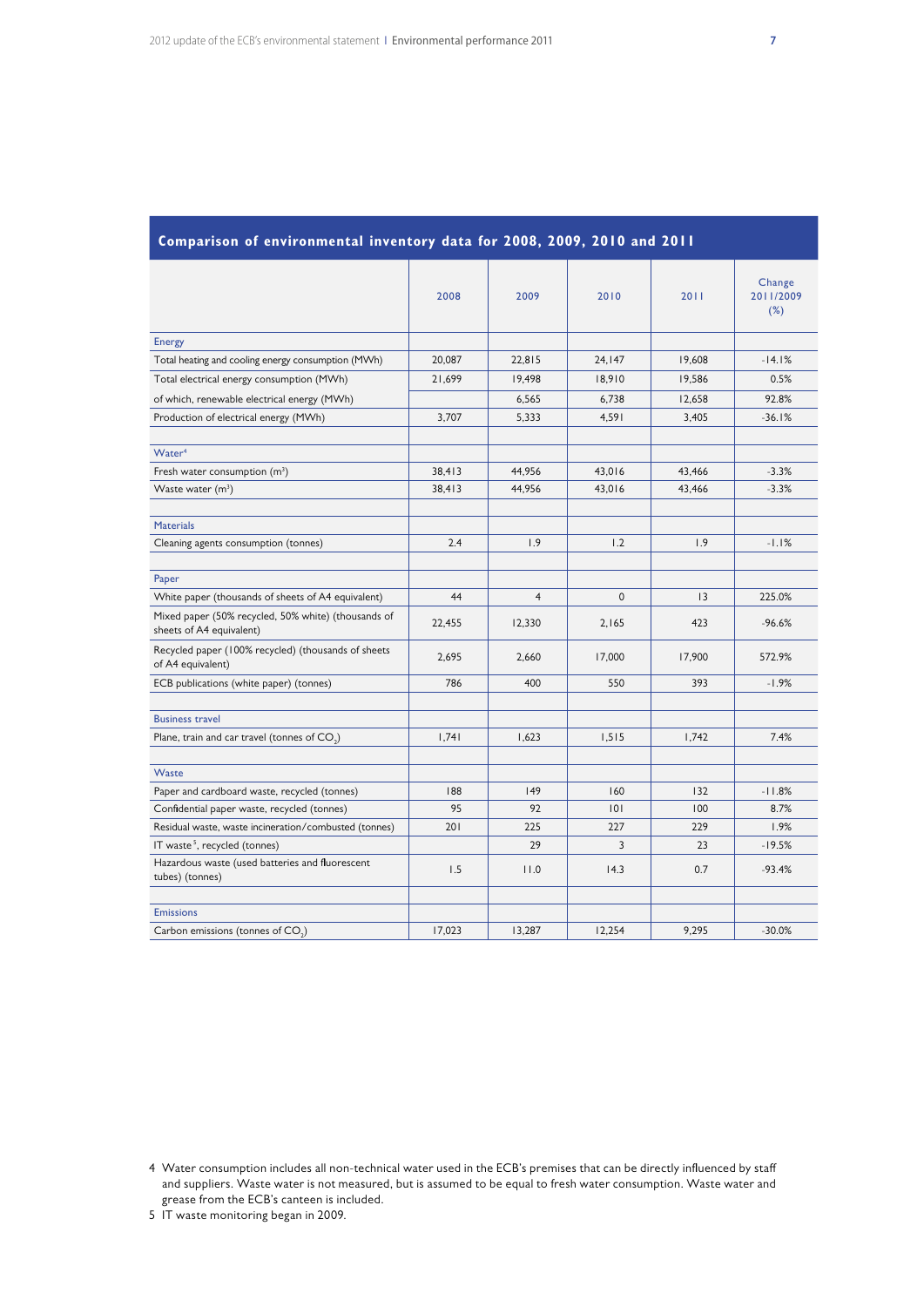|                                                                              | 2008     | 2009    | 2010    | 2011    | Change<br>2011/2009<br>(%) |
|------------------------------------------------------------------------------|----------|---------|---------|---------|----------------------------|
| Number of allocated workplaces <sup>6</sup>                                  |          |         |         |         |                            |
| Due date December of the respective year                                     | 2.140    | 2,140   | 2,250   | 2,256   | 5.4%                       |
|                                                                              |          |         |         |         |                            |
| <b>Energy</b>                                                                |          |         |         |         |                            |
| Heating and cooling energy consumption per<br>workplace (kWh per year)       | 9.386.4  | 10661.2 | 10731.8 | 8691.6  | $-18.5%$                   |
| Electrical energy consumption per workplace<br>(kWh per year)                | 10,139.8 | 9111.0  | 8404.5  | 8681.7  | $-4.7%$                    |
| Renewable electrical energy (%)                                              |          | 33.7%   | 35.6%   | 64.6%   | $31,0$ pp                  |
|                                                                              |          |         |         |         |                            |
| Water                                                                        |          |         |         |         |                            |
| Fresh water consumption per workplace (m <sup>3</sup> per year)              | 17.9     | 21.0    | 19.1    | 19.3    | $-8.3%$                    |
|                                                                              |          |         |         |         |                            |
| Paper <sup>7</sup>                                                           |          |         |         |         |                            |
| Office paper consumption per workplace (sheets of<br>A4 equivalent per year) | 11,772   | 7,007   | 8,518   | 8,127   | 16.0%                      |
| Recycled paper share (%)                                                     | 10.7%    | 17.7%   | 88.7%   | 97.6%   | 79,9 pp                    |
|                                                                              |          |         |         |         |                            |
| Waste                                                                        |          |         |         |         |                            |
| Paper and cardboard waste per workplace (kg per<br>year)                     | 88.0     | 69.7    | 71.1    | 58.3    | $-16.3%$                   |
| Confidential paper waste per workplace (kg per year)                         | 44.3     | 43.2    | 45.1    | 44.5    | 3.1%                       |
| Residual waste per workplace (kg per year)                                   | 93.8     | 105.2   | 101.0   | 101.7   | $-3.3%$                    |
|                                                                              |          |         |         |         |                            |
| <b>Emissions</b>                                                             |          |         |         |         |                            |
| Carbon emissions per workplace (kg of CO <sub>2</sub> )                      | 7,954.7  | 6,209.0 | 5.446.0 | 4,120.1 | $-33.6%$                   |

#### **Comparison of environmental key figures for 2008, 2009, 2010 and 2011**

#### **Achievement of targets and significant changes 2009-11**

#### **Energy efficiency**

The target set for 2011 was to increase equipment-related energy efficiency and reduce energy consumption. The ECB is a computing-intensive organisation with huge computer centres and data storage facilities. Consequently, various IT-related activities were initiated – i.e. the virtualisation and renewal of servers and IT appliances. In addition, energy-efficient multifunctional devices (used to copy, scan, print and fax) were rolled out ECB-wide.

In 2011 consumption of electrical energy per workplace was 4.7% lower than in 2009. However, total electrical energy consumption was almost unchanged from 2009.

Since 2009 the electrical energy supplied for the Commerzbank building has been supplied entirely from renewable sources, without giving rise to carbon dioxide emission. The target of switching the ECB's direct electricity supply for the Eurotower and the Eurotheum to renewable

6 The number of "allocated workplaces" is used in many of the calculations (e.g. for the core indicators). It represents the concept of "number of employees" used in EMAS.

7 Measurement of annual consumption based on annual procurement invoices.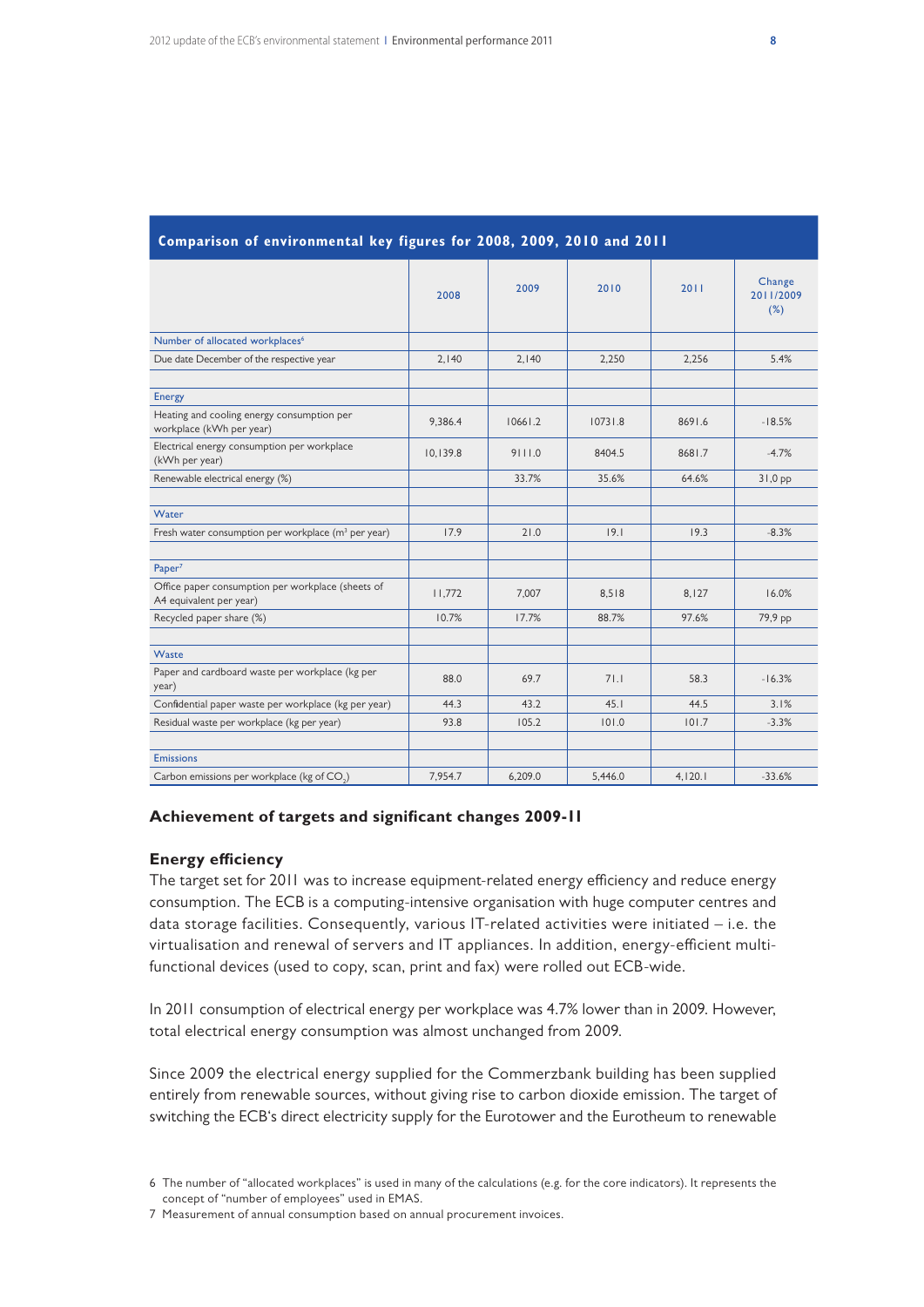energy sources has also been achieved. Since 2011, 100% of the direct electrical energy supply for these two buildings has come from hydropower, as does all of the electrical energy supplied to the construction site for the new ECB premises.

Total energy consumption for heating and cooling was 18.8% lower than in 2010. This was due mainly to the warm winter of 2011-12, which allowed considerable savings to be made in terms of heating.

The general overhaul of the three combined heat and power units situated in the Eurotower, which began in 2010, was continued in 2011. This explains the significant decline in the ECB's production of its own energy.

#### **Material efficiency**

In order to achieve the target set for 2011 of increasing to more than 50% the share of recycled paper in total paper consumption, the ECB switched to 100% recycled paper bearing the "Blue Angel" label for internal printing and copying in 2010. However, tasks and reporting relating to the financial crisis have caused an increase in total paper consumption in recent years. Internal paper consumption in 2011 was up 22.3% on 2009. Taking into account the increase in the number of workplaces, paper consumption per workplace increased by 1,121 pages over that period, a 16.0% increase. Consequently, the target set for 2011 of reducing office paper consumption by 15% was not achieved.

As regards the volume of publications, a 28.6% decline was achieved relative to 2010. However, in 2010 an information campaign relating to the enlargement of the euro area necessitated an exceptionally large amount of printed matter. Consequently, the volume of printed publications in 2011 was approximately the same as in 2009.

#### **Waste**

The target of reducing residual waste in ECB offices by applying the "reuse-reduce-recycle" concept was not fully achieved. The amount of residual waste per workplace decreased by 3.3%, but the total amount increased by 1.9%. Consequently, measures targeting the reduction of residual waste in ECB offices will continue over the next few years.

The increase seen in confidential waste since 2009 is probably due to procurement procedures for the new ECB premises and the ECB's new confidentiality regime.

Further extensive IT restructuring took place in 2011, with further decommissioning of IT servers and other IT equipment. This again resulted in a large quantity of IT waste. However, the ECB has awarded a contract to a supplier for the reuse and disposal of IT equipment in line with environmental legislation. Hazardous waste consists mainly of used batteries and fluorescent tubes. The large quantity of hazardous waste in 2009 and 2010 was the result of batteries from emergency units, which were properly disposed of.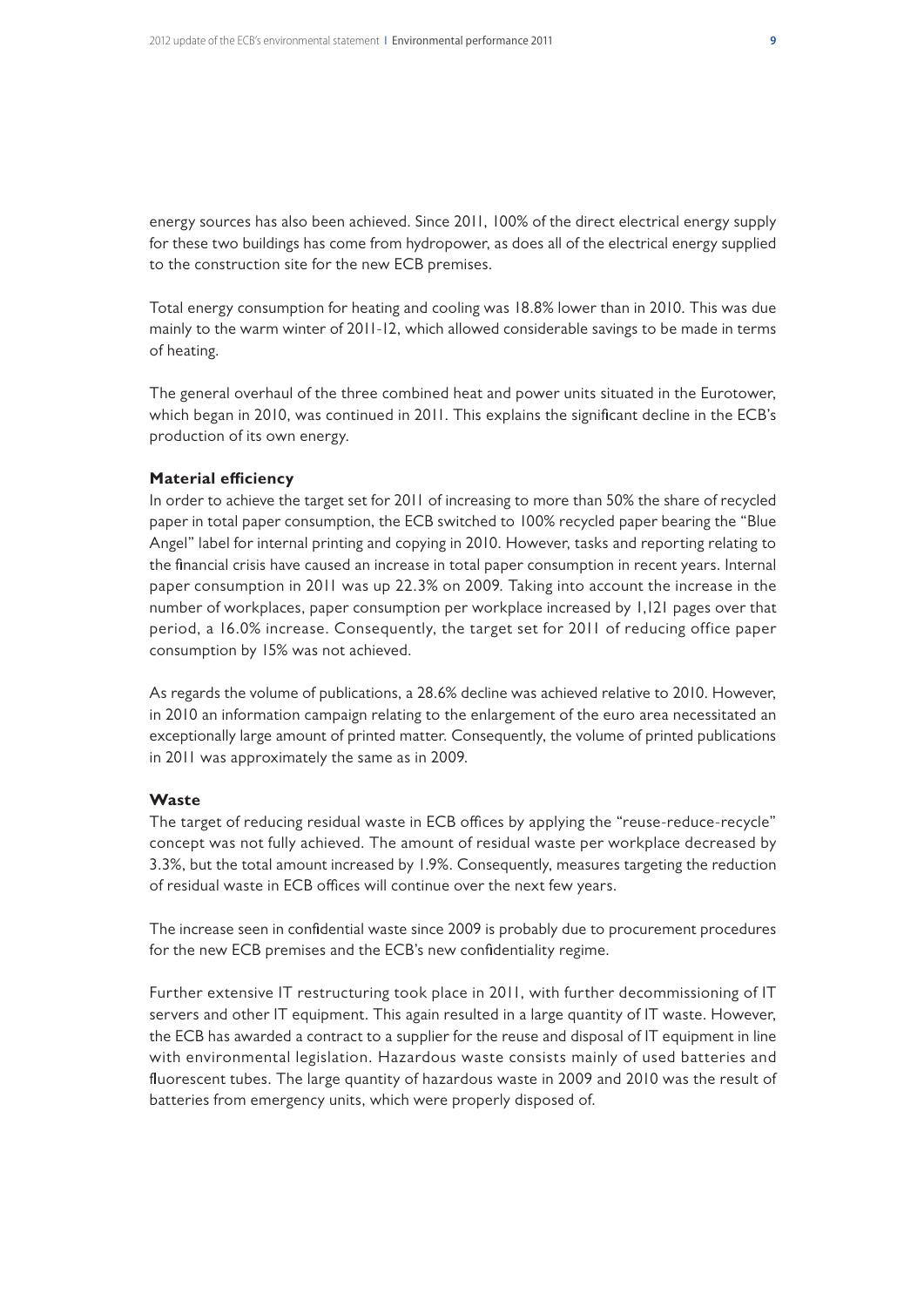#### **Biodiversity**

Office work at the ECB's existing premises has no significant impact on biodiversity, with no specific environmental aspects being identified for further consideration. However, the ECB's new premises are currently being built on the site of a former wholesale market in an old industrial area in eastern Frankfurt. The site is being completely renovated, turning it into a green area with all manner of local flora and fauna. Sustainability objectives were included in the planning specifications.

#### **Emissions**

The ECB's target of reducing its CO $_{\textrm{\tiny{2}}}$  emissions by 15% relative to 2009 was achieved. Comparing data for 2009 and 2011 reveals a 30% reduction in carbon emissions resulting from electrical energy, energy used for heating and cooling, business travel and paper consumption. Moreover, given the increase in workplaces,  $\mathsf{CO}_2$  emissions per workplace decreased by 33.6%. For further information, see the section on the  $\mathsf{CO}_2$  footprint on the next page.

#### **Green procurement**

The ECB aims to integrate environmental considerations into its procurement activities and to provide training for its dedicated procurement staff. As a first step, a sustainable procurement guideline containing environmental criteria for five different product groups was finalised in 2011. In addition, a pilot project on integrating environmental criteria into tender documents is currently being carried out. Consideration is being given to providing procurement staff with environmental training as part of their general procurement training.

#### **Raising awareness**

In October 2011 a second awareness-raising Green Day event was organised by the ECB. In addition, the concept of staff awareness training was established as part of the ECB's standard training and development platform. The first biannual half-day training sessions took place in 2010 and 2011. Owing to other priorities, one training session at the end of 2011 had to be cancelled.

### **CO2 footprint in 2011**

The ECB's carbon footprint is ascertained on the basis of the environmental inventory figures outlined above. $^8$  The calculation includes indirect CO $_{\rm 2}$  emissions arising from the consumption of electrical energy, energy consumption for heating and cooling, staff business travel and paper consumption. In 2011 the scope of the inventory was extended to include, for the first time,  $\mathsf{CO}_2$  emissions resulting from external participants travelling to ECB conferences and special events. In order to ensure that the 2011 footprint remained comparable with those of previous years, the CO $_{\textrm{\tiny{2}}}$  emissions estimated for external participants were not included in the graph below. $^{\circ}$  Other direct CO<sub>2</sub> emissions (e.g. those resulting from the consumption of fuel by the eight ECB cars) were not taken into account, since they are fairly insignificant.

 $8\,$  The calculation of the CO $_{_2}$  footprint is in line with the standards laid down in the Greenhouse Gas Protocol (GHG Protocol). The GHG Protocol focuses on the accounting and reporting of greenhouse gas emissions. It is the most widely used international accounting tool for government and business leaders to understand, quantify and manage greenhouse gas emissions (www.ghgprotocol.org).

<sup>9</sup>  $\rm CO_{2}$  estimates were calculated using approved conversion factors obtained from the ECB's energy suppliers for heating, cooling and electrical energy, and the UK government's Department for Environment, Food and Rural Affairs, as well as Deutsche Bahn conversion factors for rail travel and the conversion factor used by the Institute for Energy and Environmental Research for paper consumption.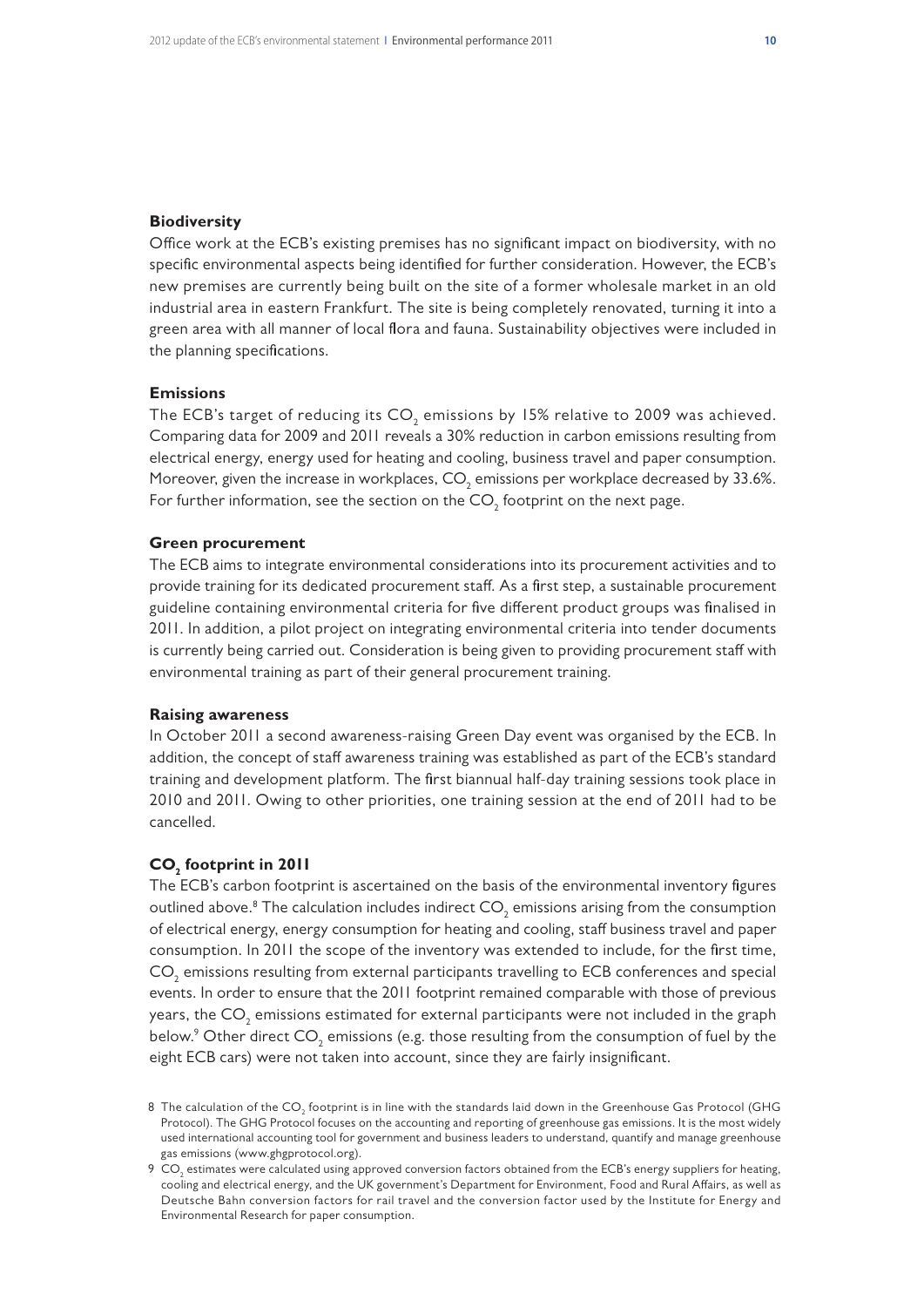

### The **ECB**'s carbon footprint

Comparing data for 2009 and 2011 reveals a 30% reduction in carbon emissions. These reductions were achieved mainly by switching to electricity from renewable energy sources (i.e. hydropower) in 2011 and as a result of the decline in the primary energy factor of the ECB's local heating supplier in 2011. Owing to increased demand for communication in meetings, particularly as a result of the ongoing financial crisis,  $\mathsf{CO}_\textsf{2}$  emissions stemming from business travel were up 7.4% on 2009. However, following an assessment of costs and benefits of carbon neutral business travel by train in the scope of the Environmental Management Programme 2010-11 (point 2) all CO $_{\textrm{\tiny{2}}}$  emissions and the total energy consumption of all business travel by train with Deutsche Bahn (28.1 tonnes of CO $_{\rm 2}$ ) were offset.

| CO <sub>2</sub> emissions on the basis of the Greenhouse Gas Protocol<br><b>Corporate Standard</b> | 2011    |
|----------------------------------------------------------------------------------------------------|---------|
| Indirect emissions - "Scope 2"                                                                     |         |
| Electrical energy (tonnes)                                                                         | 2.660.3 |
| Heating and cooling (tonnes)                                                                       | 4.395.3 |
| Scope 2 (tonnes)                                                                                   | 7,055.6 |
| Indirect emissions - "Scope 3"                                                                     |         |
| Business travel (planes, trains and cars; tonnes)                                                  | 1.742.4 |
| Paper consumption (tonnes)                                                                         | 496.9   |
| Scope 3 (tonnes)                                                                                   | 2.239.3 |
| Total for Scopes 2 and 3 (tonnes)                                                                  | 9,294.9 |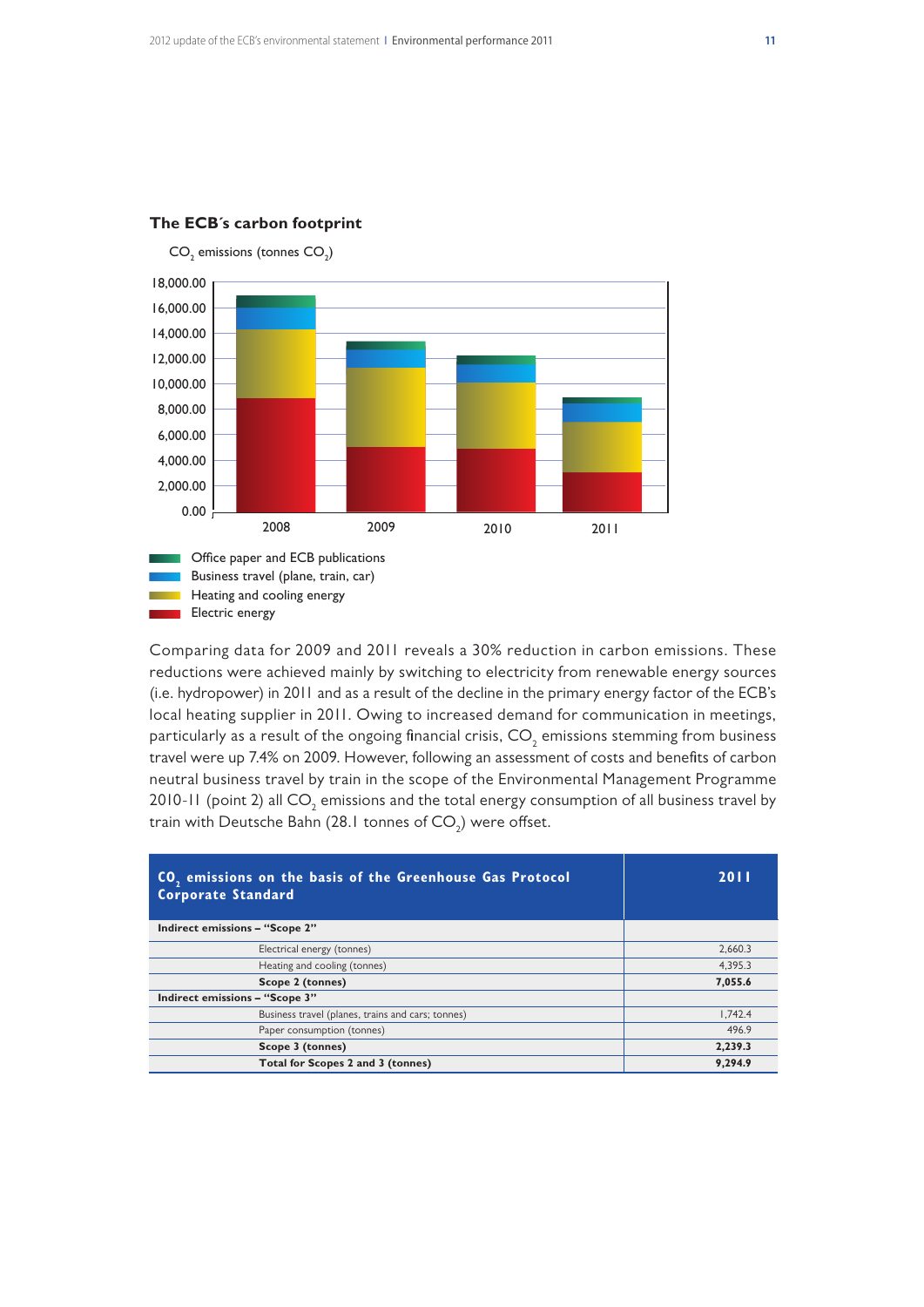The CO $_{\textrm{\tiny{\it 2}}}$  emissions estimated for external participants<sup>10</sup> on the basis of the Greenhouse Gas Protocol Corporate Standard totalled 4,653.3 tonnes of CO $_{_2}$ . The ECB arrived at this figure on the basis of around 22,000 database entries indicating where participants had travelled from, together with assumptions established by the ECB's environmental experts regarding their means of transportation. Taking this into account, the ECB's expanded carbon footprint totals 13,976.3 tonnes of  $CO_2$ . However, these emissions may already have been taken into account by the participants' own organisations, so there is the potential for double-counting.

| Indirect emissions - Scope 3 (expanded)                |          |
|--------------------------------------------------------|----------|
| Conference, seminar and workshop participants (tonnes) | 4.653.3  |
| Scope 3 (tonnes)                                       | 6.892.6  |
| Total for Scopes 2 and 3 (tonnes)                      | 13,948.2 |

The main impact of the ECB on the environment and about 75% of its carbon footprint are caused by electric, heating and cooling energy.  $\mathsf{CO}_2$  emissions have been reduced considerably since 2009, mainly via technical and organisational measures. Although individual targets, such as the reduction of office paper consumption or waste production have not been achieved, the ECB has taken a big step towards reaching its long-term target of reducing its carbon footprint. As a result, its environmental performance has improved significantly.

<sup>10</sup> In 2011, the ECB received over 50,000 visitors and guests, of which approximately 22,000 were invited to conferences and events.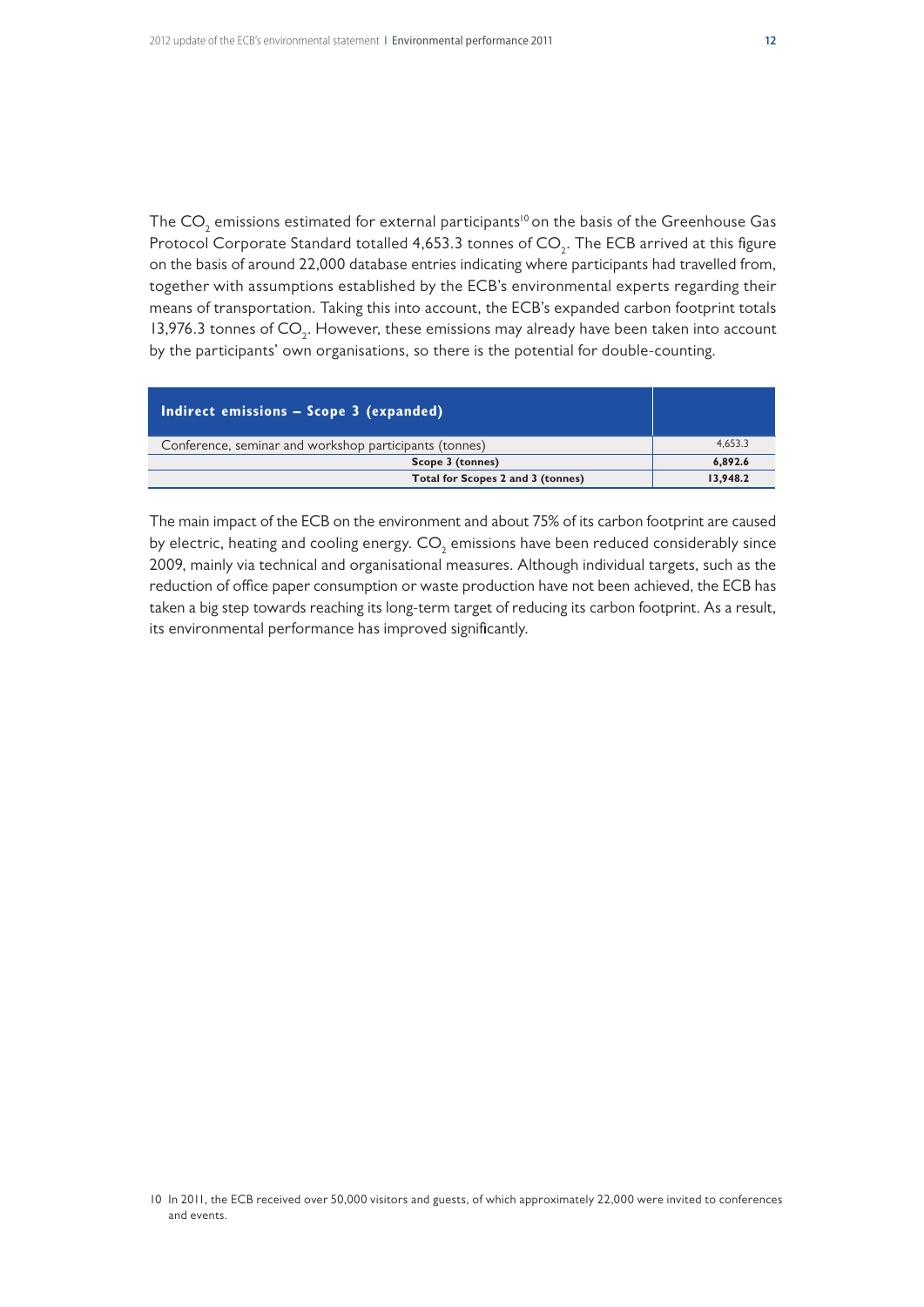#### **Environmental Management Programmes**

The ECB's first Environmental Management Programme was adopted by the Management Committee for the period 2010-11. The table below shows the final status of the measures in that programme at end-2011. Some of the measures in that first programme were, on account of technical difficulties or other issues, not implemented by end-2011. These measures were transferred to the following Environmental Management Programme, which covers the period 2012-13, so that they could be followed up. In addition, new programme measures were proposed for 2012-13 and adopted in accordance with the ECB's environmental framework.

| <b>Environmental Management</b><br>Programme for 2010-11                                                                | Year        | <b>Status</b>             | <b>Information</b>                                                                                           |
|-------------------------------------------------------------------------------------------------------------------------|-------------|---------------------------|--------------------------------------------------------------------------------------------------------------|
| 3. Consideration of a "sustainable investment" pension<br>investment choice for ECB staff                               | 2011        | Transferred <sup>11</sup> | In the process of being<br>implemented. Began to be<br>considered in 2011.                                   |
| 4. Consideration of opportunities for reusing IT<br>equipment, and/or local disassembly solutions                       | 2011        | Completed                 | Disposal and reuse agreement<br>concluded with supplier.                                                     |
| 5. Establishment of "power-off policy" for non-IT<br>equipment                                                          | 2010        | Completed                 | Policy established in the ECB's<br>Business Practice Handbook.                                               |
| 7. Increase of energy efficiency of equipment in<br>computer rooms                                                      | $2010 - 11$ | Completed                 | Virtualisation in computer rooms<br>almost completed.                                                        |
| 8. Increase of energy efficiency of office IT equipment<br>and adjustment of procurement guidelines accordingly         | $2010 - 11$ | Completed                 | Criteria proposed in the sustainable<br>procurement guideline.                                               |
| 9. Implementation of remote IT power management<br>system                                                               | 2010        | Transferred <sup>11</sup> | In the process of being<br>implemented. Relaunched as part of<br>migration to Windows 7.                     |
| 10. Implementation of eco-rating system in stationery<br>catalogue                                                      | 2010        | Transferred <sup>11</sup> | On hold. Implementation to be<br>considered when the system is next<br>upgraded.                             |
| 11. Implementation of briefing on the environmental<br>policy and the EMS in the newcomers' induction<br>sessions       | 2010        | Completed                 | Presentations to new staff began in<br>January 2012.                                                         |
| 12. Implementation of specific green procurement<br>training for purchasers                                             | 2011        | Transferred <sup>11</sup> | In the process of being<br>implemented. Training included in<br>pilot phase, which is set to end in<br>2012. |
| 14. Implementation of a map, containing EMS-related<br>information on technical plants and equipment in the<br>premises | 2011        | Completed                 | "Eco-maps" produced for all ECB<br>premises.                                                                 |
| 17. Increase the use of telephone-conferencing and<br>video-conferencing                                                | 2011        | Completed                 | Sustainable increase in requests<br>recorded.                                                                |
| 19. Implementation of staff awareness campaigns and of<br>subsequent Green Day at the ECB                               | $2010 - 11$ | Completed                 | Activities to improve staff<br>awareness took place in 2011, as<br>did the ECB's second Green Day.           |

Programme measures completed earlier were noted in the 2011 update of the ECB's environmental statement: www.ecb.int/pub/pdf/other/ecb\_environmental\_statement\_2011en.pdf

11 Carried forward to the ECB's Environmental Management Programme for the period 2012-13.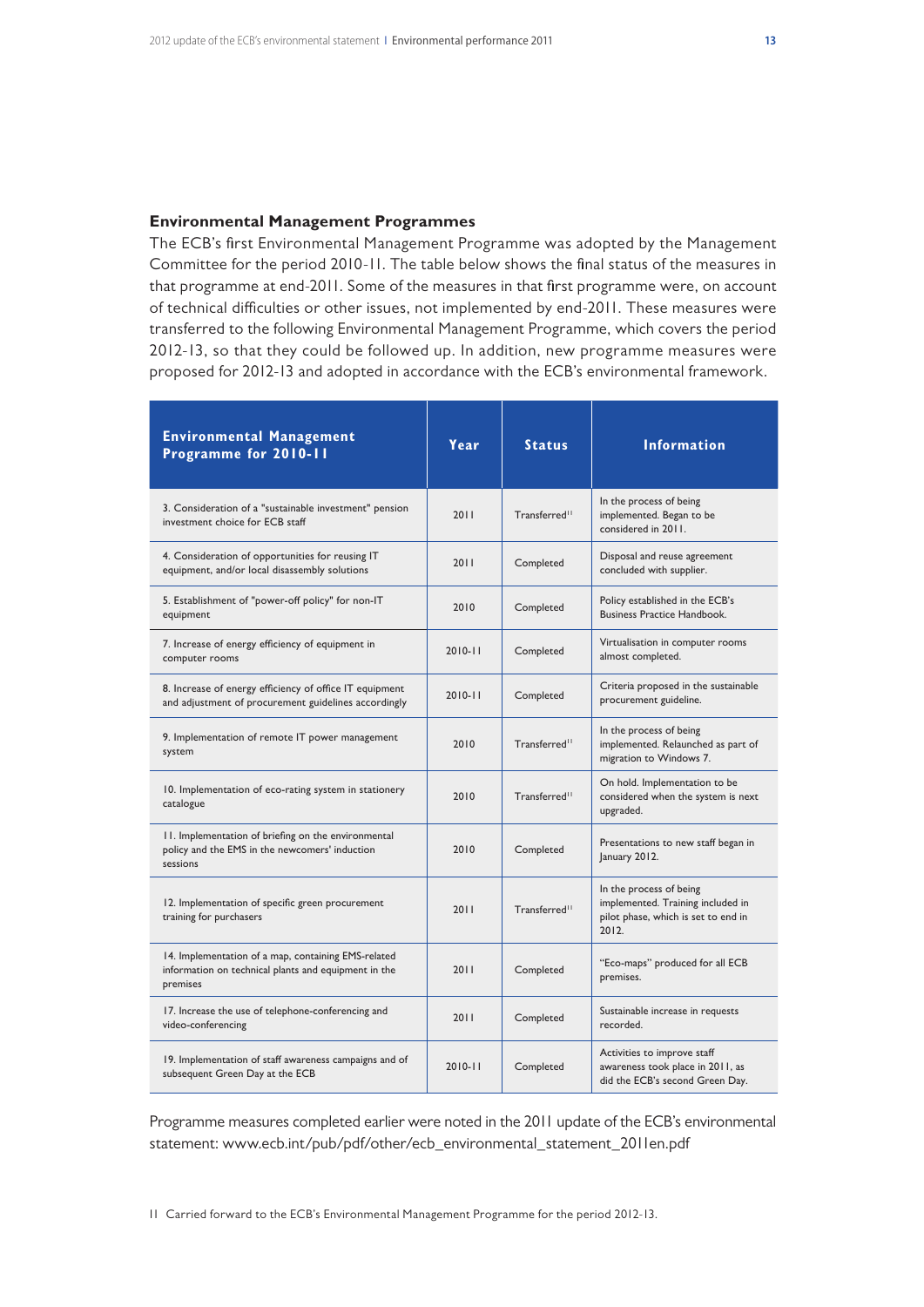#### **New objectives and targets until 2013**

On the basis of a subsequent assessment of its environmental aspects and impacts in 2012, the ECB has updated its environmental objectives and targets. The table below outlines, in six categories, the objectives and targets set for 2013 (baseline 2011 inventory data).

| Energy efficiency   | Increase in equipment-related energy efficiency and reduction of energy/electrical power consumption.                                                                                         |
|---------------------|-----------------------------------------------------------------------------------------------------------------------------------------------------------------------------------------------|
| Material efficiency | Promotion of the paperless office concept. Reduction in office paper consumption of 15%. Promotion of<br>online publications. Reduction in paper consumption of official publications of 15%. |
| Waste               | Reduction of residual waste in ECB offices by following the reuse-reduce-recycle concept.                                                                                                     |
| Emissions           | Reduction in total carbon footprint of 10%.                                                                                                                                                   |
| Green procurement   | Integration of environmental considerations in procurement activities and training of purchasers.                                                                                             |
| Raising awareness   | Increase in environmental awareness and drive behaviour change among staff.                                                                                                                   |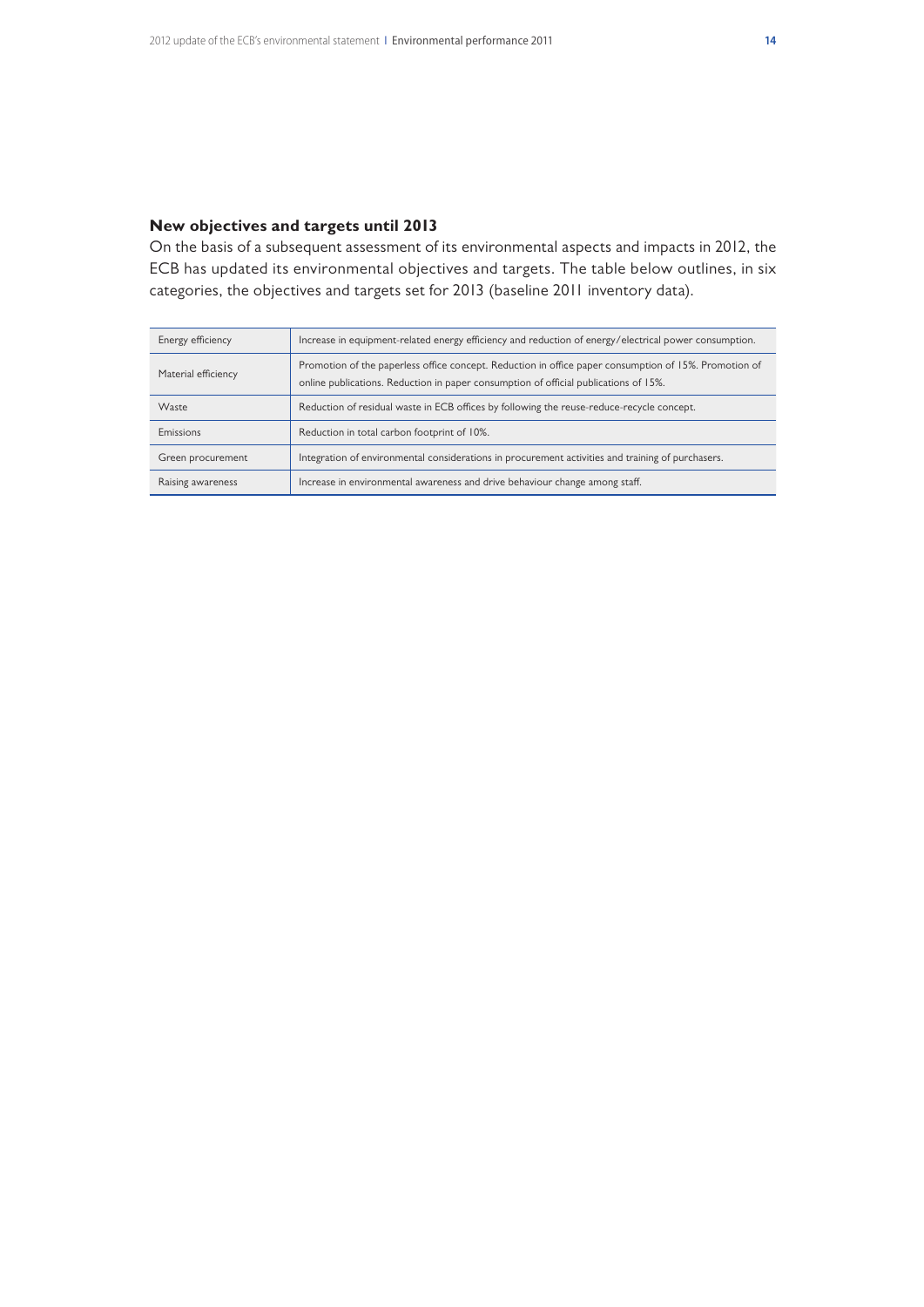### **Environmental Management Programme 2012-13 with measures to meet the objectives and targets**

|               | <b>Environmental Management</b><br>Programme for 2012-13                                                                                                                                      | Year        | Energy efficiency         | Material efficiency       | Waste                 | Biodiversity          | Emissions | Raising awareness         |
|---------------|-----------------------------------------------------------------------------------------------------------------------------------------------------------------------------------------------|-------------|---------------------------|---------------------------|-----------------------|-----------------------|-----------|---------------------------|
|               | Transferred measures from the programme<br>for 2010-11                                                                                                                                        |             |                           |                           |                       |                       |           |                           |
| $\mathsf{L}$  | Implement remote IT power management system                                                                                                                                                   | $2012 - 13$ | $\times$                  |                           |                       |                       | $\times$  |                           |
| 2.            | Consider introducing a "sustainable investment"<br>option for the investment of ECB staff pensions                                                                                            | $2012 - 13$ |                           |                           |                       |                       |           | $\boldsymbol{\mathsf{X}}$ |
| 3.            | Establish green procurement training aimed<br>specifically at procurement staff                                                                                                               | 2012        |                           |                           |                       |                       |           | X                         |
| 4.            | Implement eco-rating system in stationery<br>catalogue                                                                                                                                        | 2013        |                           |                           | $\boldsymbol{\times}$ |                       |           | $\boldsymbol{\times}$     |
|               | New measures                                                                                                                                                                                  |             |                           |                           |                       |                       |           |                           |
| 5.            | Encourage staff to use public transport when<br>commuting to and from work                                                                                                                    | 2013        |                           |                           |                       |                       | $\times$  | $\times$                  |
| 6.            | Provide staff with detailed information on<br>sustainability opportunities at work and home                                                                                                   | $2012 - 13$ | $\times$                  | $\times$                  | $\times$              |                       | $\times$  | $\times$                  |
| 7.            | Further develop internal communication by<br>systematically improving environmental awareness-<br>raising                                                                                     | 2012        |                           |                           |                       |                       |           | $\times$                  |
| 8.            | Consider opportunities for increasing the use of<br>state-of-the-art real-time communication tools,<br>e.g. video-conferencing (including small-scale<br>solutions), shared screens, etc.     | $2012 - 13$ | $\times$                  |                           |                       |                       | $\times$  | $\times$                  |
| 9.            | Strengthen the role of the ECB's environmental<br>representatives <sup>12</sup>                                                                                                               | 2012        |                           |                           |                       |                       |           | $\times$                  |
| 10.           | Establish sustainability specifications for the<br>construction of the child-care facility for the new<br>ECB premises and for the child-minding facility at<br>the European School Frankfurt | 2012        | $\times$                  |                           |                       | $\times$              |           | $\times$                  |
| $\mathsf{H}.$ | Further develop the sustainable procurement<br>framework and guideline, based on the results of<br>the pilot phase                                                                            | $2012 - 13$ | $\boldsymbol{\mathsf{X}}$ | $\boldsymbol{\mathsf{X}}$ | $\boldsymbol{\times}$ | $\boldsymbol{\times}$ | $\times$  | $\boldsymbol{\times}$     |
| 12.           | Assess the publication of ECB documents online<br>and their use                                                                                                                               | 2012        |                           | $\times$                  |                       |                       |           | $\times$                  |
| 13.           | Develop a plan for migrating the EMS to the new<br><b>ECB</b> premises                                                                                                                        | 2013        | $\times$                  | $\boldsymbol{\mathsf{X}}$ | $\boldsymbol{\times}$ | $\boldsymbol{\times}$ | $\times$  | $\boldsymbol{\times}$     |
| 4.            | Incorporate environmentally relevant information<br>in the CAFM <sup>13</sup> system for the new ECB premises                                                                                 | 2013        | $\boldsymbol{\mathsf{X}}$ | $\times$                  | $\times$              | $\times$              | $\times$  | $\boldsymbol{\times}$     |

12 In particular, by implementing a mandate for the members of the group with organisational responsibilities.

13 Computer-Aided Facility Management (CAFM) is the support of facility management by information technology, including graphical visualisation of processes and data.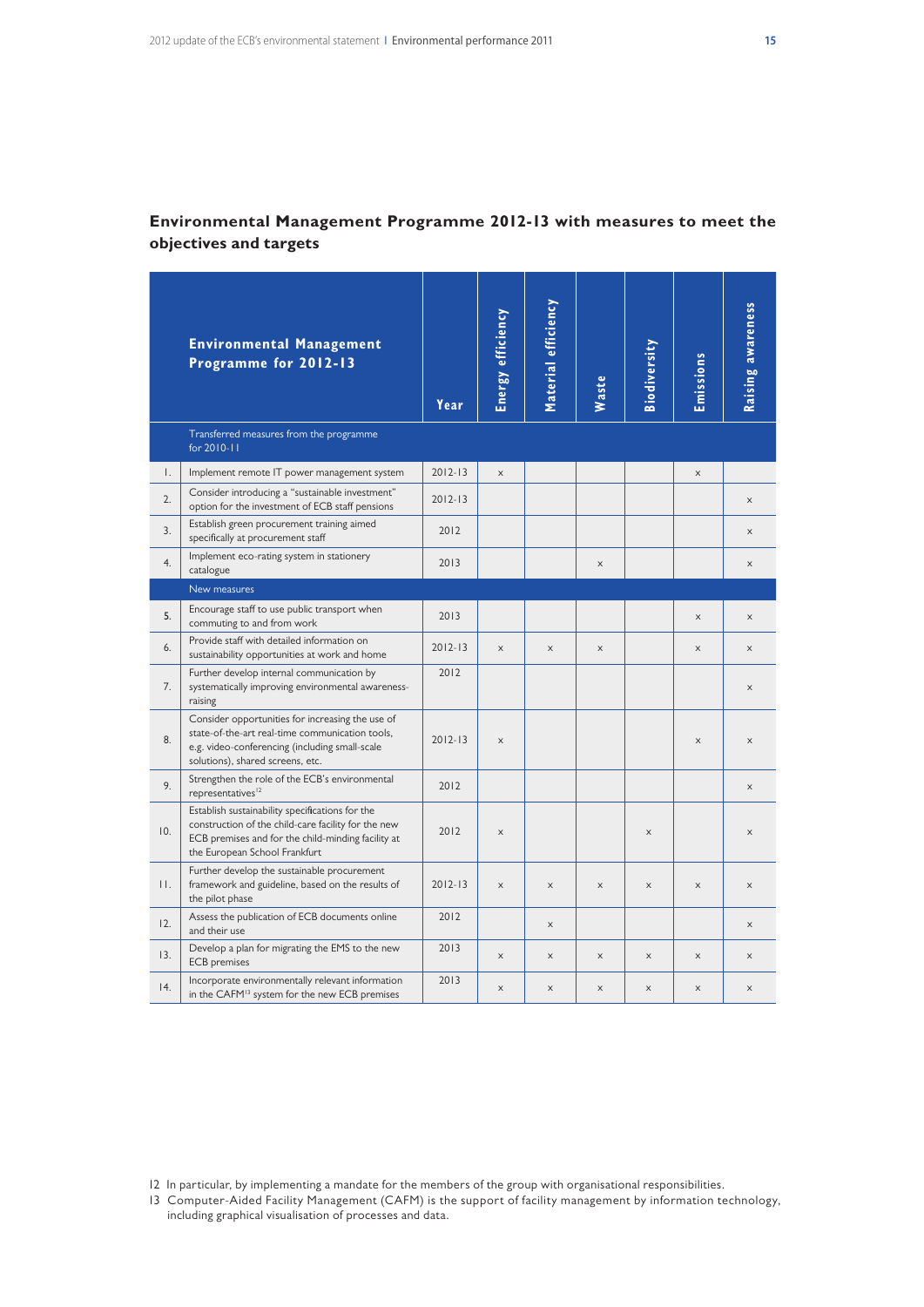# **4 Environmental verifier´s declaration**

Prof. Dr.-Ing. Jan Uwe Lieback, with EMAS environmental verifier registration number DE-V-0026, accredited and licensed for scopes 64.1 and 84.1, declares to have verified the whole of the European Central Bank (ECB), registration number D-125-00045, at its site at Kaiserstrasse 29, 60311 Frankfurt am Main, Germany (Eurotower), as indicated in this updated environmental statement for 2012.

The European Central Bank meets all requirements of Regulation (EC) No 1221/2009 of the European Parliament and of the Council of 25 November 2009 on the voluntary participation by organisations in a Community eco-management and audit scheme (EMAS).

By signing this declaration, we declare that:

- the verification and validation has been carried out in full compliance with the requirements of Regulation (EC) No 1221/2009,
- • the outcome of the verification and validation confirms that there is no evidence of noncompliance with applicable legal requirements relating to the environment,
- the data and information of the environmental statement of the ECB reflect a reliable, credible and correct image of the organisation's activities within the scopes mentioned in the environmental statement.

This document is not equivalent to EMAS registration. EMAS registration can only be granted by a Competent Body under Regulation (EC) No 1221/2009. This document shall not be used as a stand-alone piece of public communication.

Done at Frankfurt am Main on 26 June 2012

Prof. Dr.-Ing. Jan Uwe Lieback Verifier DE-V-0026

GUT Certifizierungsgesellschaft für Managementsysteme mbH Umweltgutachter DE-V-0213 Eichenstraße 3 b D-12435 Berlin Phone: +49 30 53 60 62-3 Fax: +49 30 53 60 62-49 Email: info@gut-cert.de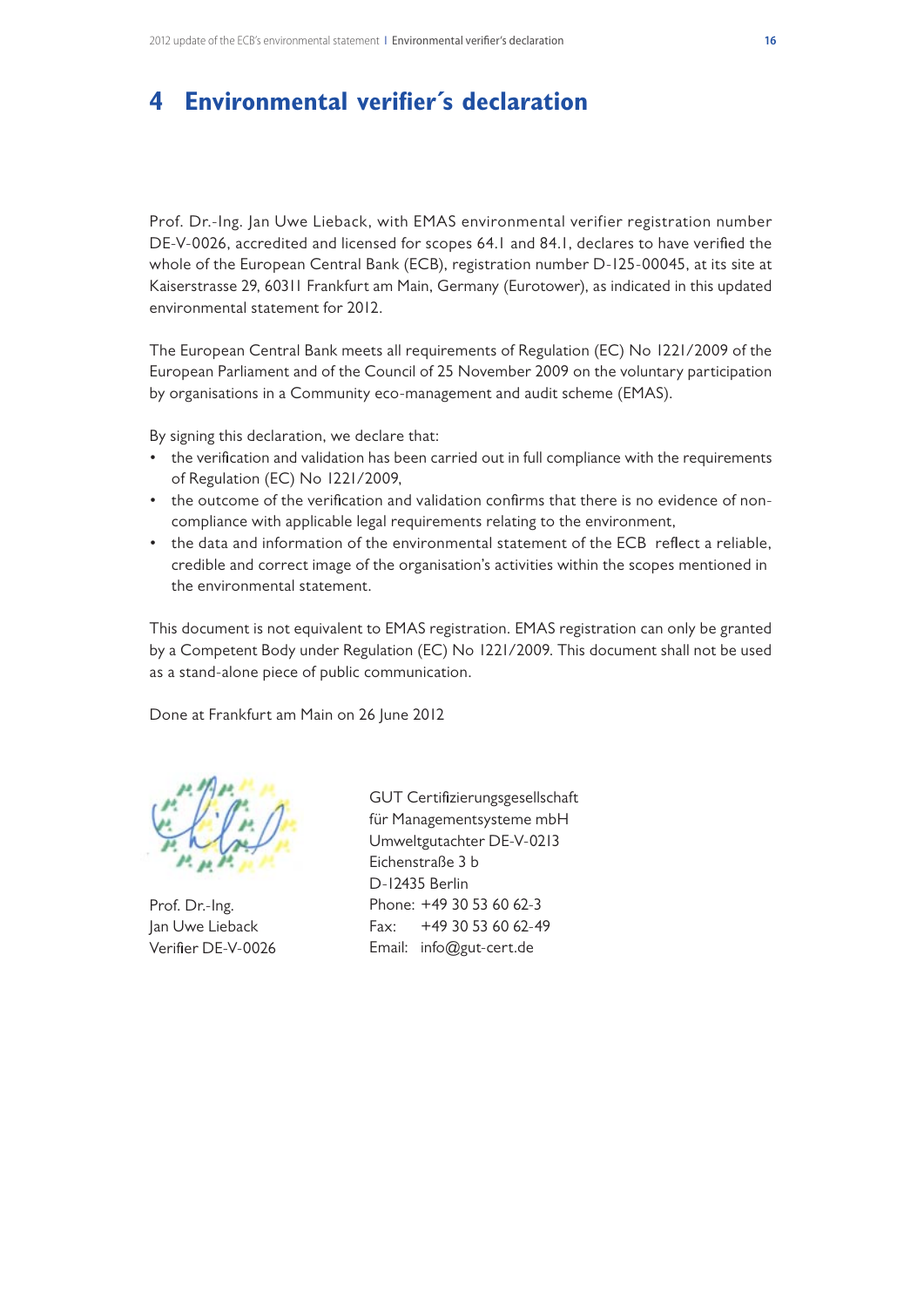### **Eco-management contact person:**

Frank C. Hofmann Environmental Management Officer

European Central Bank DG-Administration 60311 Frankfurt am Main Germany

Tel.: +49 (0) 69 1344 7012 Fax: +49 (0) 69 1344 7506 eco-management@ecb.europa.eu